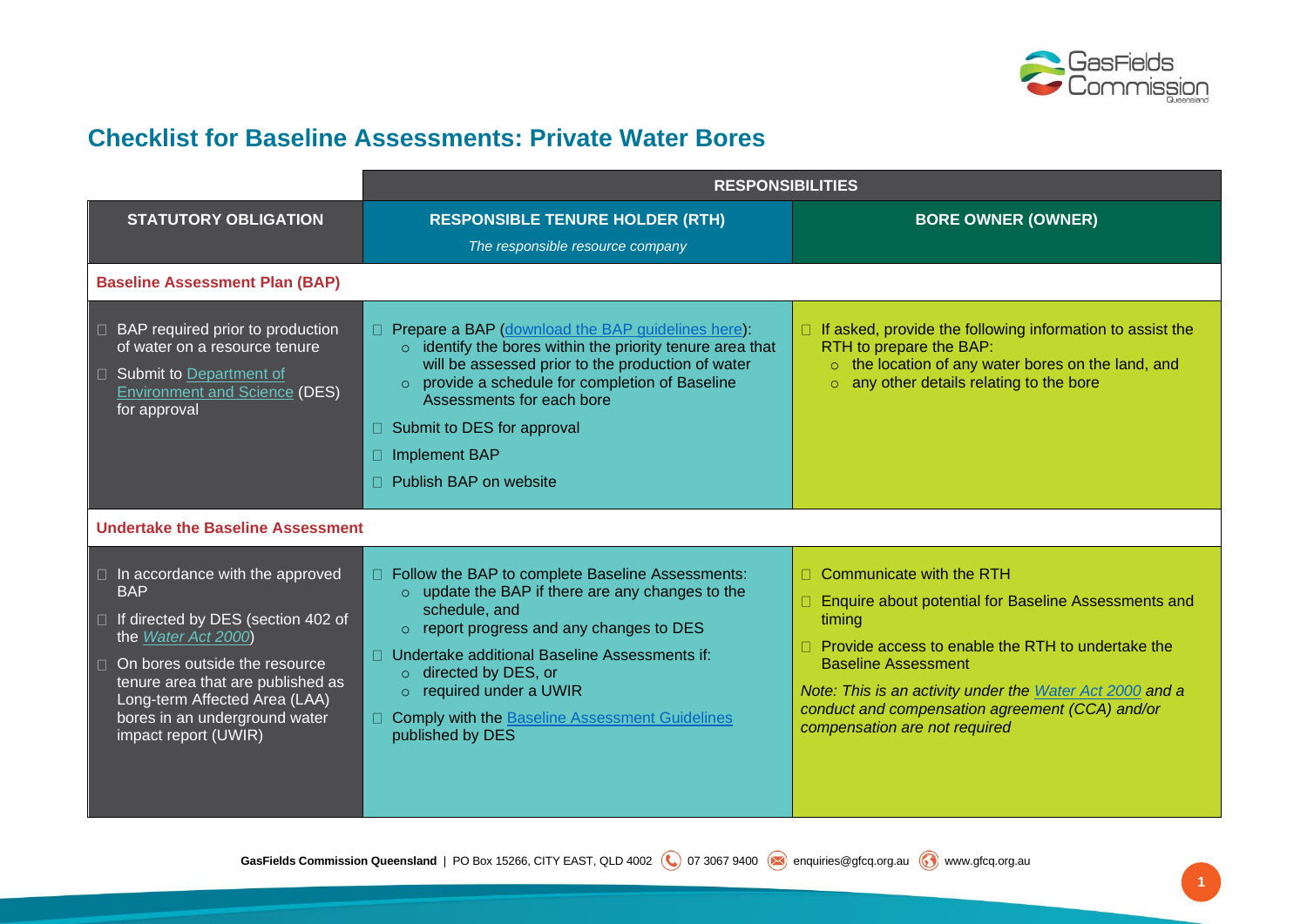

|                                                                                                                                                                                                                                                                                                                                                                                                 | <b>RESPONSIBILITIES</b>                                                                                                                                                                                                                                                                                                                                                                                                                                                                                                                                                                                                                                                                       |                                                                                                                                                                                                                                                                                                                                                                                                                                                                                                                                                                                                                                                                                          |
|-------------------------------------------------------------------------------------------------------------------------------------------------------------------------------------------------------------------------------------------------------------------------------------------------------------------------------------------------------------------------------------------------|-----------------------------------------------------------------------------------------------------------------------------------------------------------------------------------------------------------------------------------------------------------------------------------------------------------------------------------------------------------------------------------------------------------------------------------------------------------------------------------------------------------------------------------------------------------------------------------------------------------------------------------------------------------------------------------------------|------------------------------------------------------------------------------------------------------------------------------------------------------------------------------------------------------------------------------------------------------------------------------------------------------------------------------------------------------------------------------------------------------------------------------------------------------------------------------------------------------------------------------------------------------------------------------------------------------------------------------------------------------------------------------------------|
| <b>STATUTORY OBLIGATION</b>                                                                                                                                                                                                                                                                                                                                                                     | <b>RESPONSIBLE TENURE HOLDER (RTH)</b><br>The responsible resource company                                                                                                                                                                                                                                                                                                                                                                                                                                                                                                                                                                                                                    | <b>BORE OWNER (OWNER)</b>                                                                                                                                                                                                                                                                                                                                                                                                                                                                                                                                                                                                                                                                |
| <b>Provide notice to Owner:</b><br>□ State date the Baseline<br>Assessment will be undertaken<br>$\Box$ Provide details of who will be<br>undertaking the Baseline<br>Assessment<br>$\Box$ At least 10 business days prior to<br>undertaking a Baseline<br>Assessment                                                                                                                           | $\Box$ Contact the Owner in advance of issuing a notice to<br>undertake the Baseline Assessment:<br>o explain what a Baseline Assessment is and why it is<br>necessary<br>$\circ$ enquire about:<br>• whether equipment will need to be removed from<br>the bore prior to the assessment<br>how long the Owner needs to remove the<br>٠<br>equipment<br>• suitable dates to schedule the work<br>$\circ$ inform them that a notice will be provided detailing<br>the:<br>date, time and estimated duration<br>who will do the assessment<br>how costs of removal of infrastructure will be<br>п<br>covered<br><b>Comply with the Baseline Assessment Guidelines</b><br>П.<br>published by DES | □ Assist the RTH in planning and scheduling the Baseline<br>Assessment<br>□ If the proposed timing of the Baseline Assessment<br>conflicts with planned activities such as mustering,<br>harvesting etc, work with the RTH to reschedule as soon<br>as practical<br>□ Comply with any reasonable request for information from<br>the RTH if they possess the information.<br>$\Box$ Provide a copy of any invoice in relation to the removal<br>of equipment that was requested by the RTH<br>$\Box$ If asked, provide:<br>o the location of any water bores on the land; and<br>o any other information the RTH reasonably requires<br>to undertake a Baseline Assessment of any bores. |
| <b>Provide information collected</b><br>during a Baseline Assessment<br>□ On the DES form: Outcome of<br><b>Baseline Assessment</b><br>(ESR/2016/1918)<br>□ To the Owner and the Office of<br>Groundwater Impact Assessment<br>(OGIA) within 30 business days<br>after undertaking the assessment<br>□ To DES if the Baseline<br>Assessment was undertaken in<br>response to a direction notice | □ Discuss the findings of the Baseline Assessment with<br>the Owner<br>□ Inform the Owner of the date they will receive the<br>Outcome of Baseline Assessment report<br>□ Provide a copy of the Outcome of Baseline Assessment<br>report to the Owner, OGIA (and DES if required) within<br>30 business days of completing the Baseline<br>Assessment<br>Note: 30 business day period commences once laboratory<br>results are received and this information has been analysed                                                                                                                                                                                                                | N/A                                                                                                                                                                                                                                                                                                                                                                                                                                                                                                                                                                                                                                                                                      |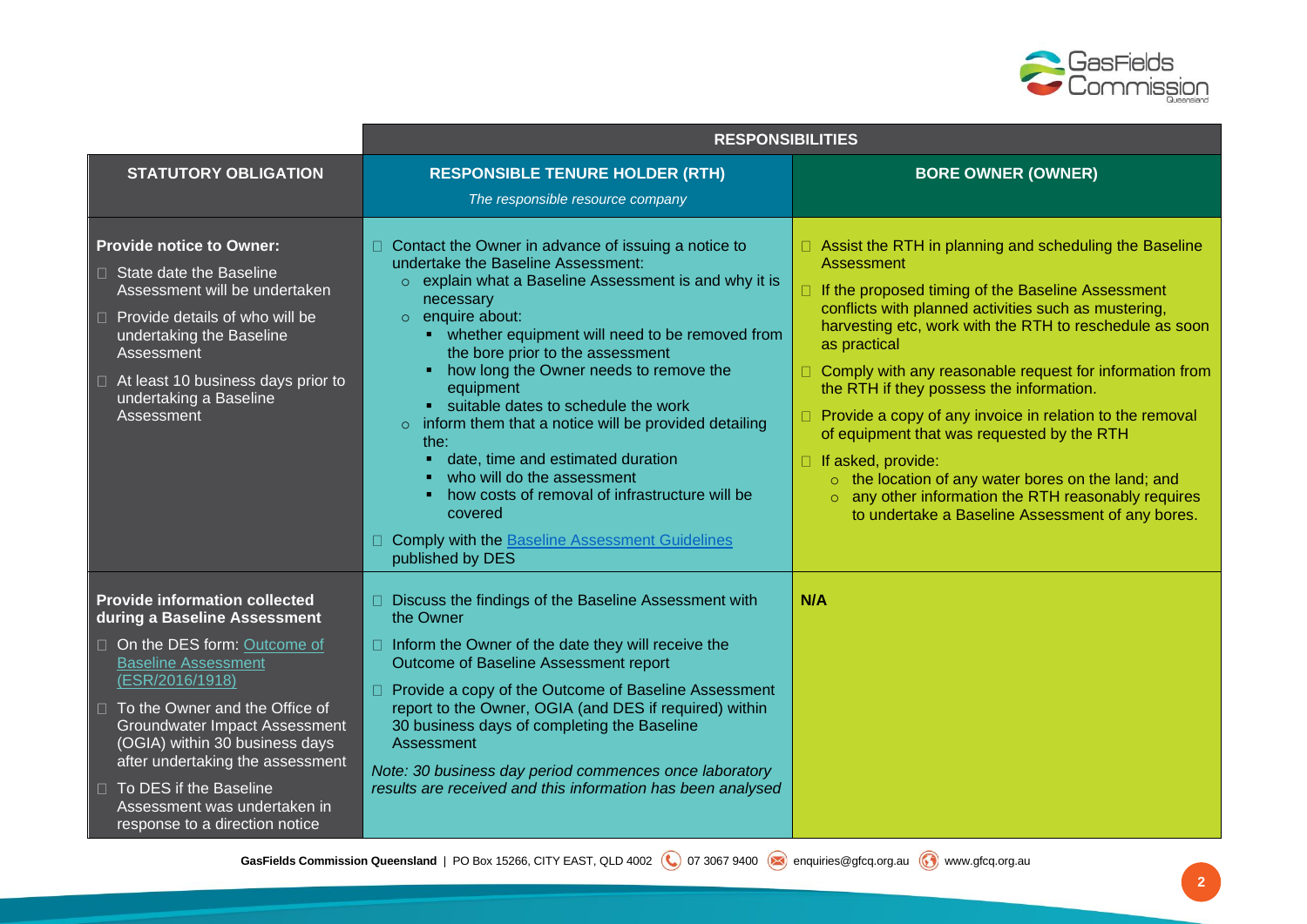

|                                                                                                                                                                                                                                                                                                                                                                                                                                                                                                                                                                                                                                                           | <b>RESPONSIBILITIES</b>                                                                                                                                                                                                                                                                                                            |                                                                                                                                                                                                              |
|-----------------------------------------------------------------------------------------------------------------------------------------------------------------------------------------------------------------------------------------------------------------------------------------------------------------------------------------------------------------------------------------------------------------------------------------------------------------------------------------------------------------------------------------------------------------------------------------------------------------------------------------------------------|------------------------------------------------------------------------------------------------------------------------------------------------------------------------------------------------------------------------------------------------------------------------------------------------------------------------------------|--------------------------------------------------------------------------------------------------------------------------------------------------------------------------------------------------------------|
| <b>STATUTORY OBLIGATION</b>                                                                                                                                                                                                                                                                                                                                                                                                                                                                                                                                                                                                                               | <b>RESPONSIBLE TENURE HOLDER (RTH)</b><br>The responsible resource company                                                                                                                                                                                                                                                         | <b>BORE OWNER (OWNER)</b>                                                                                                                                                                                    |
| Retain information collected during<br>the Baseline Assessments.                                                                                                                                                                                                                                                                                                                                                                                                                                                                                                                                                                                          | □ Retain information collected by the RTH during a<br><b>Baseline Assessment</b>                                                                                                                                                                                                                                                   | Retain information collected during the Baseline<br>Assessments.                                                                                                                                             |
| <b>Collection of data and qualifications</b>                                                                                                                                                                                                                                                                                                                                                                                                                                                                                                                                                                                                              |                                                                                                                                                                                                                                                                                                                                    |                                                                                                                                                                                                              |
| <b>Qualifications for persons</b><br>conducting Baseline<br><b>Assessments:</b><br>Ensure that the person/s conducting<br>the field measurements required for a<br><b>Baseline Assessment possess:</b><br>$\Box$ a minimum of two years prior<br>experience in at least one of the<br>following fields: underground<br>water level monitoring programs;<br>the conduct of underground water<br>quality sampling programs;<br>hydrogeology and/or engineering.<br>$\Box$ has a practical knowledge of<br>water bore construction and<br>infrastructure<br>Can provide the Owner with evidence<br>of the person(s) skills and expertise,<br>when requested. | Engage appropriately qualified people to conduct the<br>$\Box$<br><b>Baseline Assessment</b><br>$\Box$ Inform the Owner about the people who will be<br>conducting the Baseline Assessment<br>□ Provide the Owner with evidence of the skills and<br>expertise of the person(s) conducting the Baseline<br>Assessment if requested | Request the RTH to provide evidence of the person(s)<br>skills and expertise if concerned that the person(s)<br>conducting the Baseline Assessment does not possess<br>the appropriate skills and experience |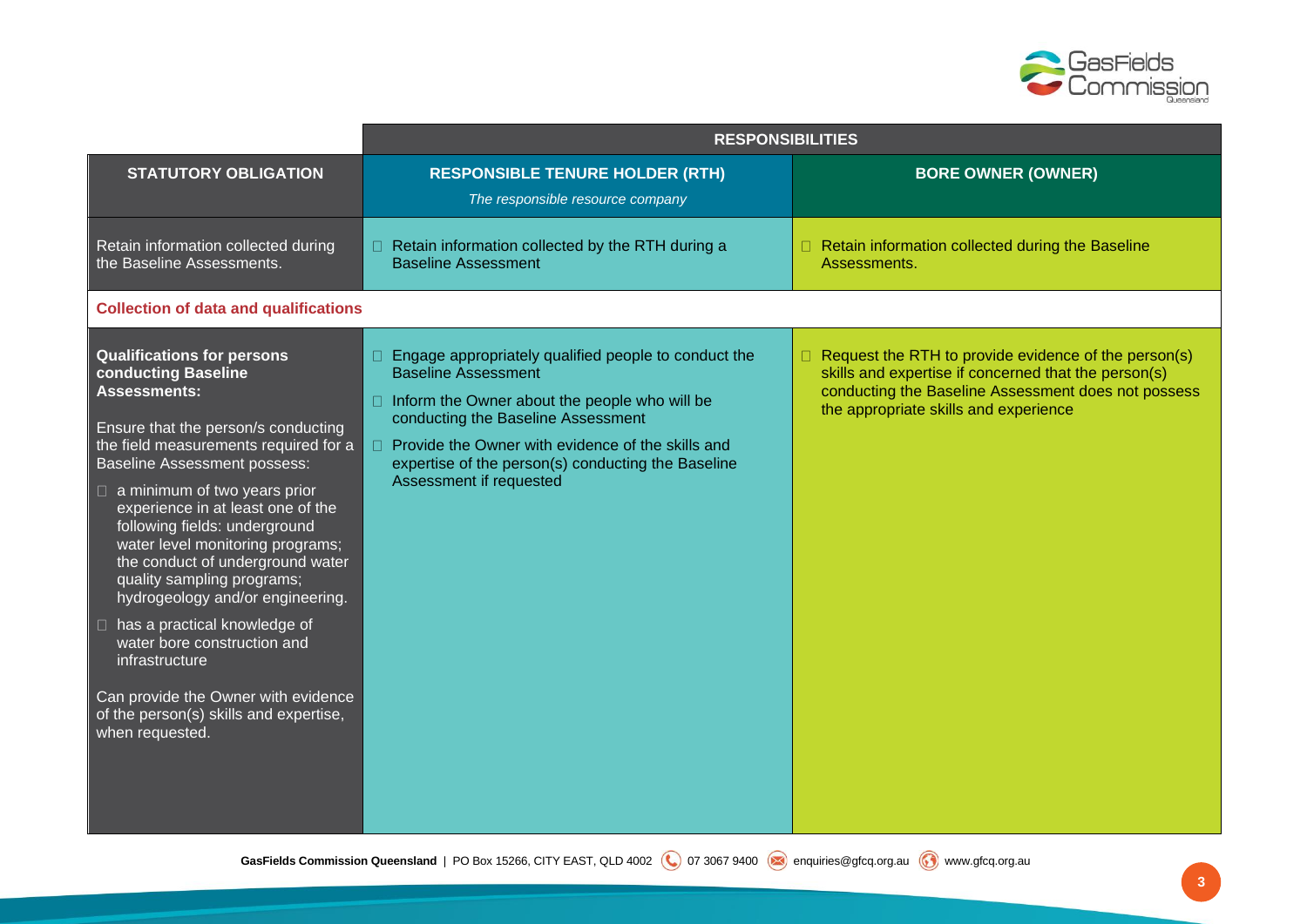

|                                                                                                                                                                              | <b>RESPONSIBILITIES</b>                                                                                                                                                                                                                                                                                                                                                                                                                                                                                                                                                                                                                                                                                                                                    |                           |
|------------------------------------------------------------------------------------------------------------------------------------------------------------------------------|------------------------------------------------------------------------------------------------------------------------------------------------------------------------------------------------------------------------------------------------------------------------------------------------------------------------------------------------------------------------------------------------------------------------------------------------------------------------------------------------------------------------------------------------------------------------------------------------------------------------------------------------------------------------------------------------------------------------------------------------------------|---------------------------|
| <b>STATUTORY OBLIGATION</b>                                                                                                                                                  | <b>RESPONSIBLE TENURE HOLDER (RTH)</b><br>The responsible resource company                                                                                                                                                                                                                                                                                                                                                                                                                                                                                                                                                                                                                                                                                 | <b>BORE OWNER (OWNER)</b> |
| <b>Quality assurance and quality</b><br>control<br>□ Comply with the Baseline<br><b>Assessment Guidelines published</b><br>by DES regarding quality<br>assurance and control | Develop a formal quality assurance program and<br>undertake Baseline Assessments in accordance with the<br>formal quality assurance program.<br>Ensure the formal quality assurance program includes<br>quality control procedures consistent with the principles<br>of the following documents:<br>o AS/NZ 9000 Quality management system series;<br>o quality assurance/quality control of AS/NZS<br>5667.11:1998 Water quality - Sampling - Guidance<br>on sampling of groundwaters (Joint Technical<br>Committee EV/8, 2016), and<br>o Monitoring and Sampling Manual 2018 –<br><b>Environmental Protection (Water) Policy 2009</b><br>(DES).<br>Provided the quality assurance program to DES upon<br>written request within the requested timeframe. | N/A                       |

**4**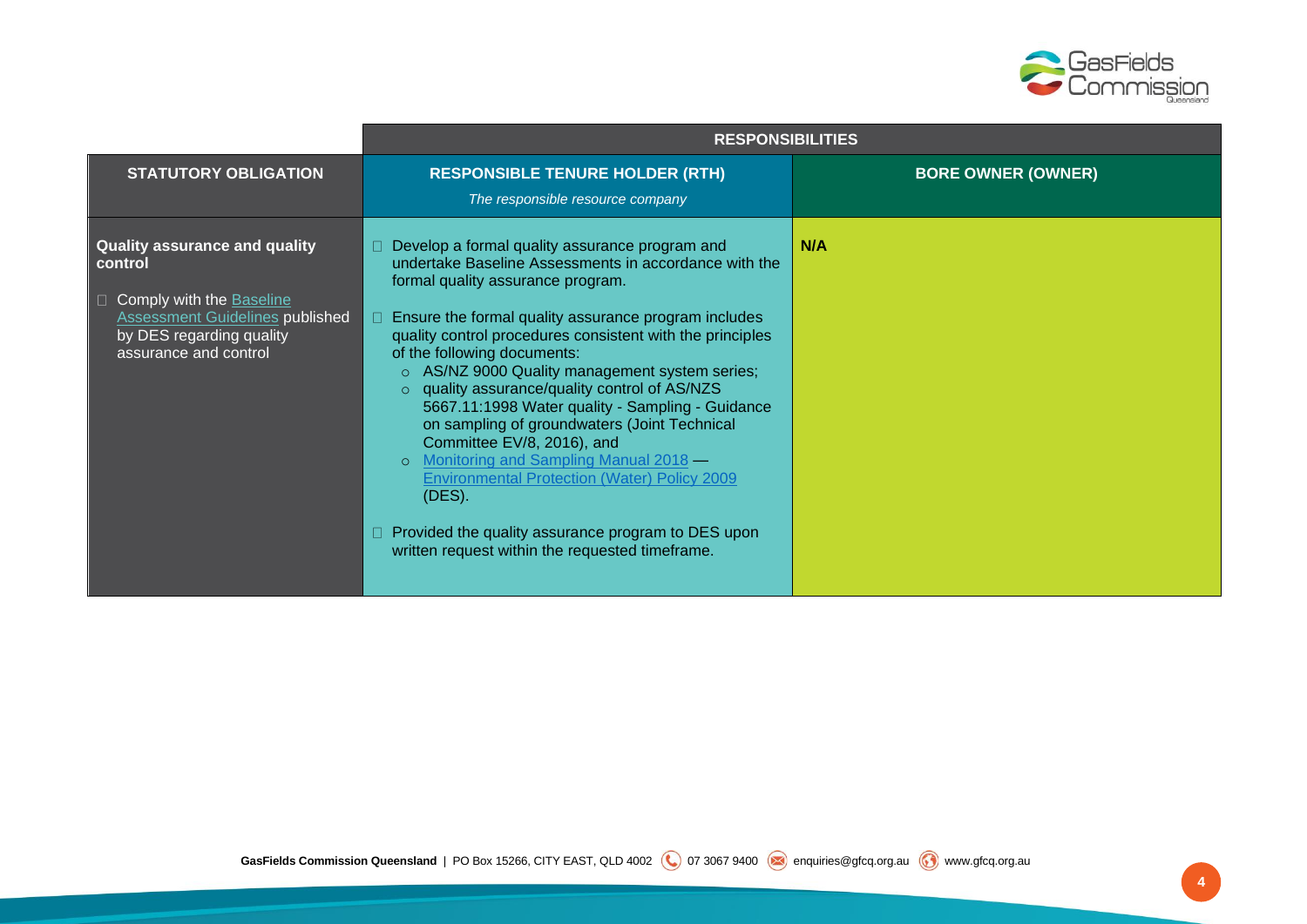

## **Independent third-party certification**

- Comply with the Baseline [Assessment Guidelines](https://environment.des.qld.gov.au/management/activities/non-mining/water/groundwater#baseline_assessments) published by DES regarding independent third-party certification
- □ Baseline Assessment must be completed by an independent third party or be certified by an independent third party.

|   | Obtain certification from a qualified independent third-<br>party who:<br>$\circ$ Is not an employee<br>Does not have a conflict of interest<br>$\circ$<br>Has a degree in a relevant science or engineering<br>$\circ$<br>discipline<br>Has a minimum of five years' experience in at least<br>$\circ$<br>one of the following fields:<br>groundwater level monitoring programs<br>٠<br>groundwater quality sampling programs, or<br>groundwater hydrogeology and/or engineering,<br>and<br>has a practical knowledge of water bore<br>٠<br>construction and infrastructure. | N/A |
|---|-------------------------------------------------------------------------------------------------------------------------------------------------------------------------------------------------------------------------------------------------------------------------------------------------------------------------------------------------------------------------------------------------------------------------------------------------------------------------------------------------------------------------------------------------------------------------------|-----|
| Ш | If certified by an independent third party, the certification<br>must include a statement that:<br>$\circ$ quality assurance and quality control procedures are<br>being implemented<br>the Baseline Assessment is compliant with the<br>guideline<br>$\circ$ verifies the minimum qualifications, training and<br>experience of all persons who conducted the<br><b>Baseline Assessment</b>                                                                                                                                                                                  |     |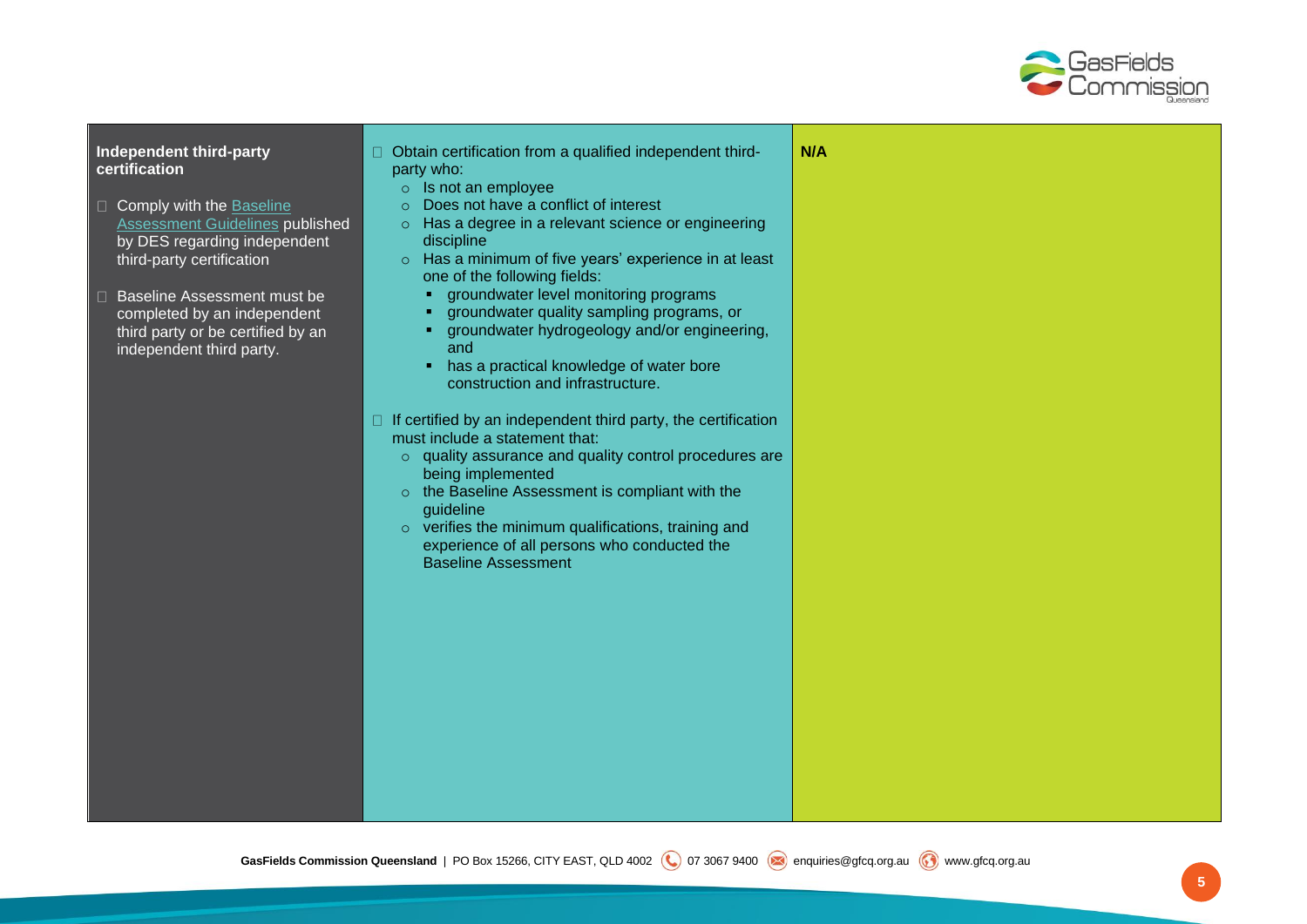

|                                                                                                                                                                                                             | <b>RESPONSIBILITIES</b>                                                                                                                                                                                                                                                                                                                                                                                                                                                                                                                                                                  |                                                                                                                                                                                      |
|-------------------------------------------------------------------------------------------------------------------------------------------------------------------------------------------------------------|------------------------------------------------------------------------------------------------------------------------------------------------------------------------------------------------------------------------------------------------------------------------------------------------------------------------------------------------------------------------------------------------------------------------------------------------------------------------------------------------------------------------------------------------------------------------------------------|--------------------------------------------------------------------------------------------------------------------------------------------------------------------------------------|
| <b>STATUTORY OBLIGATION</b>                                                                                                                                                                                 | <b>RESPONSIBLE TENURE HOLDER (RTH)</b><br>The responsible resource company                                                                                                                                                                                                                                                                                                                                                                                                                                                                                                               | <b>BORE OWNER (OWNER)</b>                                                                                                                                                            |
| <b>ESSENTIAL ELEMENTS OF A BASELINE ASSESSMENT</b>                                                                                                                                                          |                                                                                                                                                                                                                                                                                                                                                                                                                                                                                                                                                                                          |                                                                                                                                                                                      |
| A. Document identification and bore site information                                                                                                                                                        |                                                                                                                                                                                                                                                                                                                                                                                                                                                                                                                                                                                          |                                                                                                                                                                                      |
| Record:<br>$\Box$ a unique identifier for the bore<br>(Bore ID).<br>$\Box$ a local name for the bore if the<br>Owner has one<br>$\Box$ the location of the bore site<br><b>B.</b> Bore construction details | □ Obtain all relevant information from the Department of<br>Resources groundwater database (GWDB) including<br>water authorisation, prior to visiting the site.<br>□ Request and obtain additional information from Owner<br>within reason<br>Prior to visiting the bore site obtain all relevant<br>П.<br>information from GWDB including water authorisation                                                                                                                                                                                                                           | $\Box$ Provide a local name and registration number for the<br>bore if the bore has one for cross-reference<br>□ Provide other information reasonably requested by the<br><b>RTH</b> |
| Request and record bore<br>construction details                                                                                                                                                             | $\Box$ Record:<br>o name of drilling contractor<br>date of construction<br>$\circ$<br>$\circ$ type of casing<br>$\circ$ casing diameter<br>perforated intervals and/or screens installed<br>$\circ$<br>o details of any seals and cement grouting installed in<br>the bore annulus, and<br>$\circ$ bore strata log<br>Note: Refer to the Commission's Bore Assessment<br><b>Checklist:</b><br>$\Box$ Also record the source aquifer for the bore (where the<br>supply source is uncertain or unknown, analyse and<br>provide reasons for the uncertainty, including confidence<br>level) | □ Provide information on bore construction details (if<br>available) as requested<br>Note: Refer to the Commission's Bore Assessment<br><b>Checklist</b>                             |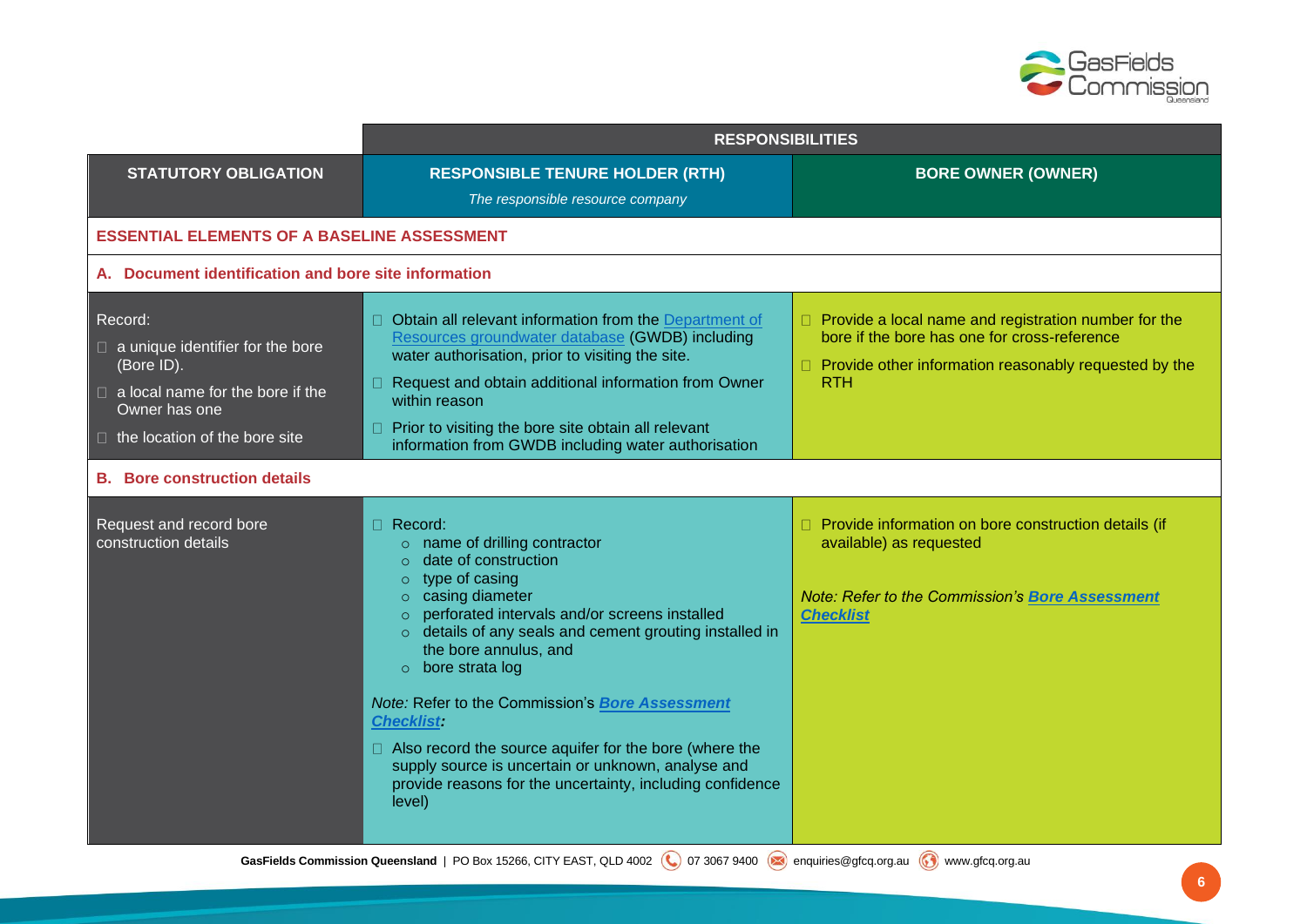

|                                                                                                                                 | <b>RESPONSIBILITIES</b>                                                                                                                                                                                                                                                                                                                                                                                                                                                                                                               |                                                                                                                                                                                                                                                                                                                                                                         |
|---------------------------------------------------------------------------------------------------------------------------------|---------------------------------------------------------------------------------------------------------------------------------------------------------------------------------------------------------------------------------------------------------------------------------------------------------------------------------------------------------------------------------------------------------------------------------------------------------------------------------------------------------------------------------------|-------------------------------------------------------------------------------------------------------------------------------------------------------------------------------------------------------------------------------------------------------------------------------------------------------------------------------------------------------------------------|
| <b>STATUTORY OBLIGATION</b>                                                                                                     | <b>RESPONSIBLE TENURE HOLDER (RTH)</b><br>The responsible resource company                                                                                                                                                                                                                                                                                                                                                                                                                                                            | <b>BORE OWNER (OWNER)</b>                                                                                                                                                                                                                                                                                                                                               |
| C. Bore equipment and condition details                                                                                         |                                                                                                                                                                                                                                                                                                                                                                                                                                                                                                                                       |                                                                                                                                                                                                                                                                                                                                                                         |
| $\Box$ Request and obtain bore<br>equipment and condition details<br>Provide photos of the bore and<br>$\Box$<br>bore equipment | □ Record pumping equipment information including:<br>o if the bore is in operating condition or has been<br>decommissioned<br>$\circ$ the pump type and make<br>pump setting depth<br>$\circ$<br>if the bore is metered<br>$\circ$<br>the power source for the bore<br>$\circ$<br>details on the riser, and<br>$\circ$ details on the headworks<br>Note: Refer to the Commission's Bore Assessment<br><b>Checklist</b><br>$\Box$ Take a photo of the bore and bore equipment<br>□ Attach photos to the Bore Assessment Outcome report | $\Box$ Provide bore equipment and condition details to the RTH<br>$\Box$ Provide details about any repairs or maintenance that<br>has previously been undertaken on the bore e.g. who<br>has carried out the maintenance on the bore, when and<br>what sort of maintenance was undertaken<br><b>Note: Refer to the Commission's Bore Assessment</b><br><b>Checklist</b> |
| D. Bore supply information                                                                                                      |                                                                                                                                                                                                                                                                                                                                                                                                                                                                                                                                       |                                                                                                                                                                                                                                                                                                                                                                         |
| Request and obtain bore supply<br>information                                                                                   | Consult with Owner regarding:<br>o Authorised use or purpose<br>$\circ$ Use of the water extracted from the bore e.g.<br>• stock watering (type, head)<br>• domestic use (number of households supplied,<br>area of gardens watered)<br>$\circ$ Frequency of bore use (hrs/day)<br>Operating capacity and any associated commentary<br>$\circ$<br>on the operating capacity, including any seasonal<br>variation in use<br>o Peak usage information (including maximum<br>volumes extracted and period of peak extraction)            | $\Box$ Provide the RTH:<br>○ Bore supply information that the RTH reasonably<br>requires to conduct a Baseline Assessment<br>o Historical water use records (if available)<br>Note: Refer to the Commission's Bore Assessment<br><b>Checklist</b>                                                                                                                       |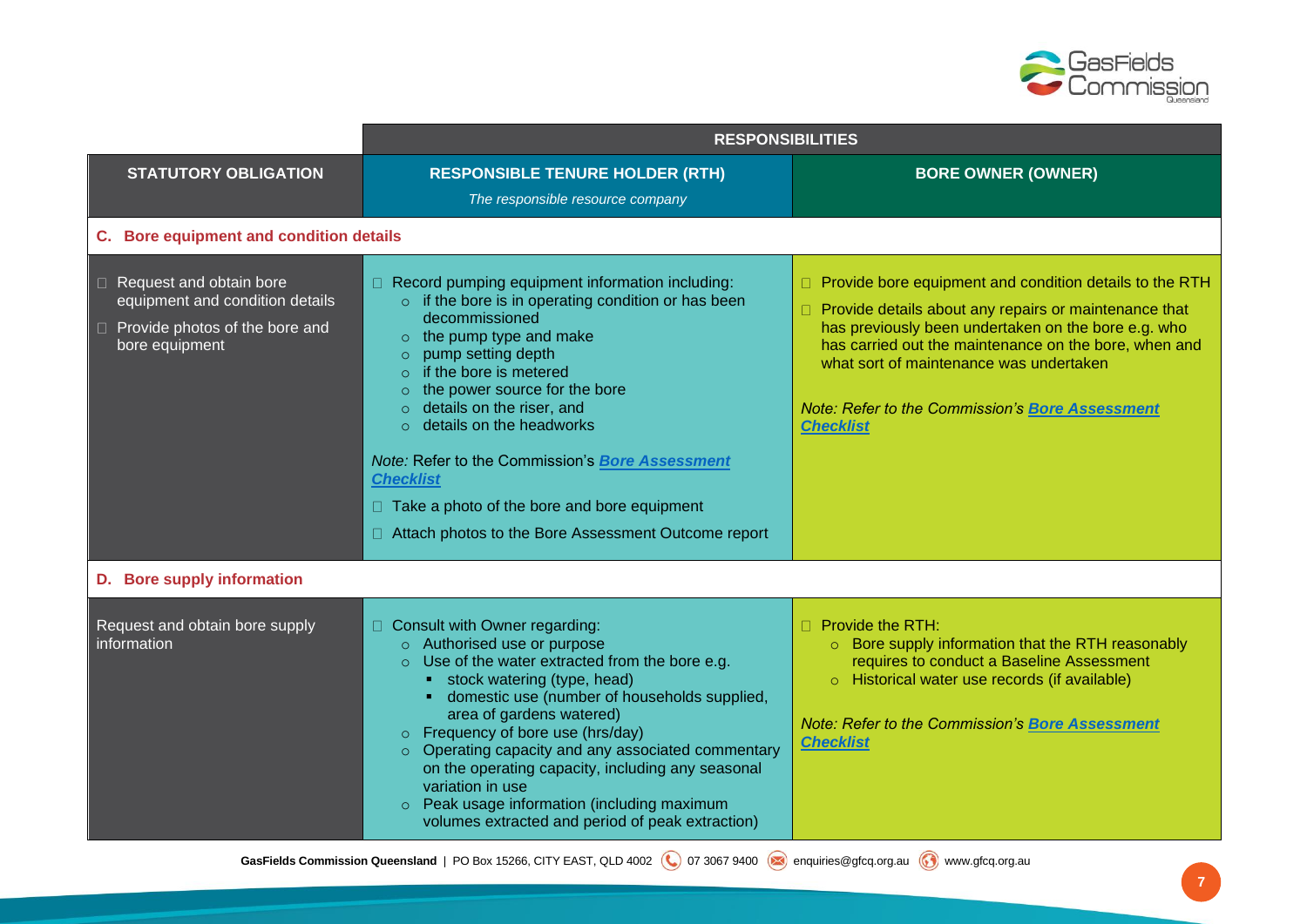

|                                            | <b>RESPONSIBILITIES</b>                                                                                                                                                                                                                                                                                                                                                                                                                                                                                                                                                                                                                                                                                                                                                                                                    |                                                                     |
|--------------------------------------------|----------------------------------------------------------------------------------------------------------------------------------------------------------------------------------------------------------------------------------------------------------------------------------------------------------------------------------------------------------------------------------------------------------------------------------------------------------------------------------------------------------------------------------------------------------------------------------------------------------------------------------------------------------------------------------------------------------------------------------------------------------------------------------------------------------------------------|---------------------------------------------------------------------|
| <b>STATUTORY OBLIGATION</b>                | <b>RESPONSIBLE TENURE HOLDER (RTH)</b>                                                                                                                                                                                                                                                                                                                                                                                                                                                                                                                                                                                                                                                                                                                                                                                     | <b>BORE OWNER (OWNER)</b>                                           |
|                                            | The responsible resource company                                                                                                                                                                                                                                                                                                                                                                                                                                                                                                                                                                                                                                                                                                                                                                                           |                                                                     |
|                                            | □ Request evidence from the Owner to confirm stocking<br>rates to support the estimated volumes                                                                                                                                                                                                                                                                                                                                                                                                                                                                                                                                                                                                                                                                                                                            |                                                                     |
|                                            | Note: Refer to the Commission's Bore Assessment<br><b>Checklist</b>                                                                                                                                                                                                                                                                                                                                                                                                                                                                                                                                                                                                                                                                                                                                                        |                                                                     |
| <b>Water level measurement</b><br>Е.       |                                                                                                                                                                                                                                                                                                                                                                                                                                                                                                                                                                                                                                                                                                                                                                                                                            |                                                                     |
| Record water level details for the<br>bore | $\Box$ Record:<br>o A standing water level (SWL)<br>o The height of the datum above ground level<br>□ Where a SWL cannot be recorded, as it is not practical<br>for the Owner to cease pumping, record the following:<br>$\circ$ duration of pumping and rest periods, and<br>$\circ$ maximum pumping rates<br>$\Box$ Take and attach a photograph of the bore to the<br>Outcome of Baseline Assessment report, clearly<br>showing the following:<br>o a datum for SWL<br>o the unique identification number of the bore and the<br>GWDB registered number if available<br>$\circ$ the Owner's name<br>$\circ$ property name, and<br>$\circ$ the date of the photograph.<br>□ Request and obtain additional information from Owner<br>within reason<br>Note: Refer to the Commission's Bore Assessment<br><b>Checklist</b> | Note: Refer to the Commission's Bore Assessment<br><b>Checklist</b> |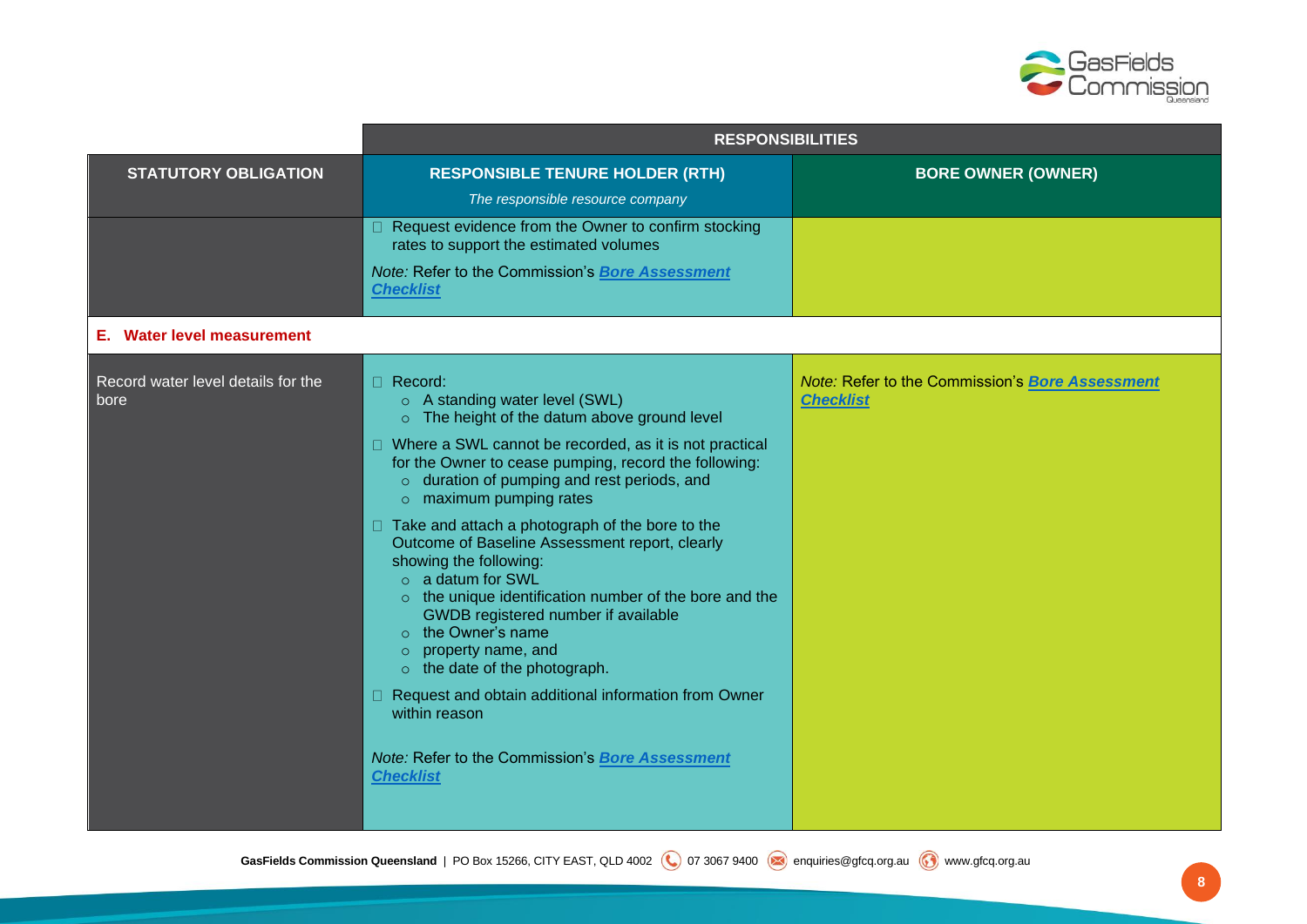

| <b>BORE OWNER (OWNER)</b>                             |
|-------------------------------------------------------|
|                                                       |
|                                                       |
| $\Box$ Provide access to obtain water quality samples |
|                                                       |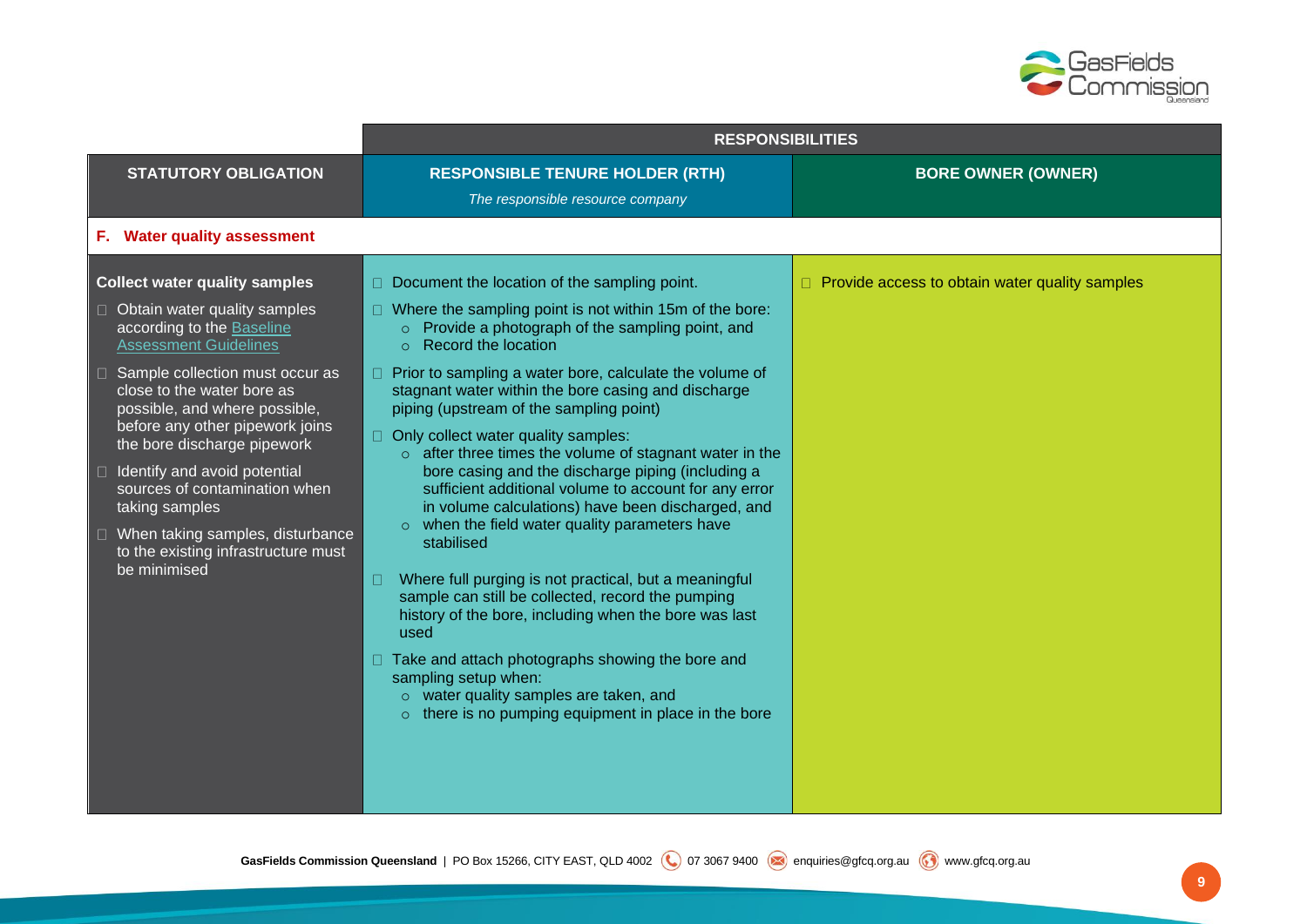

|                                                                                                                                                                                                                                                                                                                                                                                                                | <b>RESPONSIBILITIES</b>                                                                                                                                                                                                                                                                                                                                                            |                                                                                                                                                   |
|----------------------------------------------------------------------------------------------------------------------------------------------------------------------------------------------------------------------------------------------------------------------------------------------------------------------------------------------------------------------------------------------------------------|------------------------------------------------------------------------------------------------------------------------------------------------------------------------------------------------------------------------------------------------------------------------------------------------------------------------------------------------------------------------------------|---------------------------------------------------------------------------------------------------------------------------------------------------|
| <b>STATUTORY OBLIGATION</b>                                                                                                                                                                                                                                                                                                                                                                                    | <b>RESPONSIBLE TENURE HOLDER (RTH)</b>                                                                                                                                                                                                                                                                                                                                             | <b>BORE OWNER (OWNER)</b>                                                                                                                         |
|                                                                                                                                                                                                                                                                                                                                                                                                                | The responsible resource company                                                                                                                                                                                                                                                                                                                                                   |                                                                                                                                                   |
| <b>Field parameters and laboratory</b><br>analytes                                                                                                                                                                                                                                                                                                                                                             | Record field parameters and analyse water quality<br>samples according to the Baseline Assessment<br><b>Guidelines</b>                                                                                                                                                                                                                                                             | N/A                                                                                                                                               |
| $\Box$ Sample the minimum water quality<br>analytes as specified in the<br><b>Baseline Assessment Guideline</b>                                                                                                                                                                                                                                                                                                | □ Analyse all samples for Baseline Assessments at<br><b>National Association of Testing Authorities (NATA)</b><br>accredited laboratories                                                                                                                                                                                                                                          |                                                                                                                                                   |
| $\Box$ The limit of detection must be<br>sufficient for assessment against<br>current and relevant guidelines,<br>including but not limited to:<br>o the Australian and New<br><b>Zealand Guidelines for Fresh</b><br>and Marine Water Quality<br>(ANZECC and ARMCANZ,<br>2000), and<br>o the Australian Drinking Water<br><b>Guidelines (National Health</b><br>and Medical Research<br><b>Council, 2011)</b> |                                                                                                                                                                                                                                                                                                                                                                                    |                                                                                                                                                   |
| Presence and analysis of gas<br>□ Measure bore for presence of<br>carbon dioxide, methane and<br>hydrogen sulphide using a multi-<br>parameter gas detector in<br>compliance with the latest version<br>of the Code of practice for coal<br>seam gas well head emissions<br>detection and reporting<br>(Department of Natural Resources<br>and Mines, 2011)                                                    | $\Box$ Collect dissolved gas samples through a flow-through<br>cell where present<br>□ Collect dissolved gas samples using the methods<br>outlined in section 7.2 of Groundwater Sampling and<br>Analysis-A Field Guide (Sundaram, et al., 2009) if a<br>flow-through cell cannot be used<br>$\Box$ Record the pumping regime prior to assessing the<br>presence or absence of gas | $\Box$ Advise the RTH if gas is present in the bore<br>Provide details of the pumping regime prior to assessing<br>the presence or absence of gas |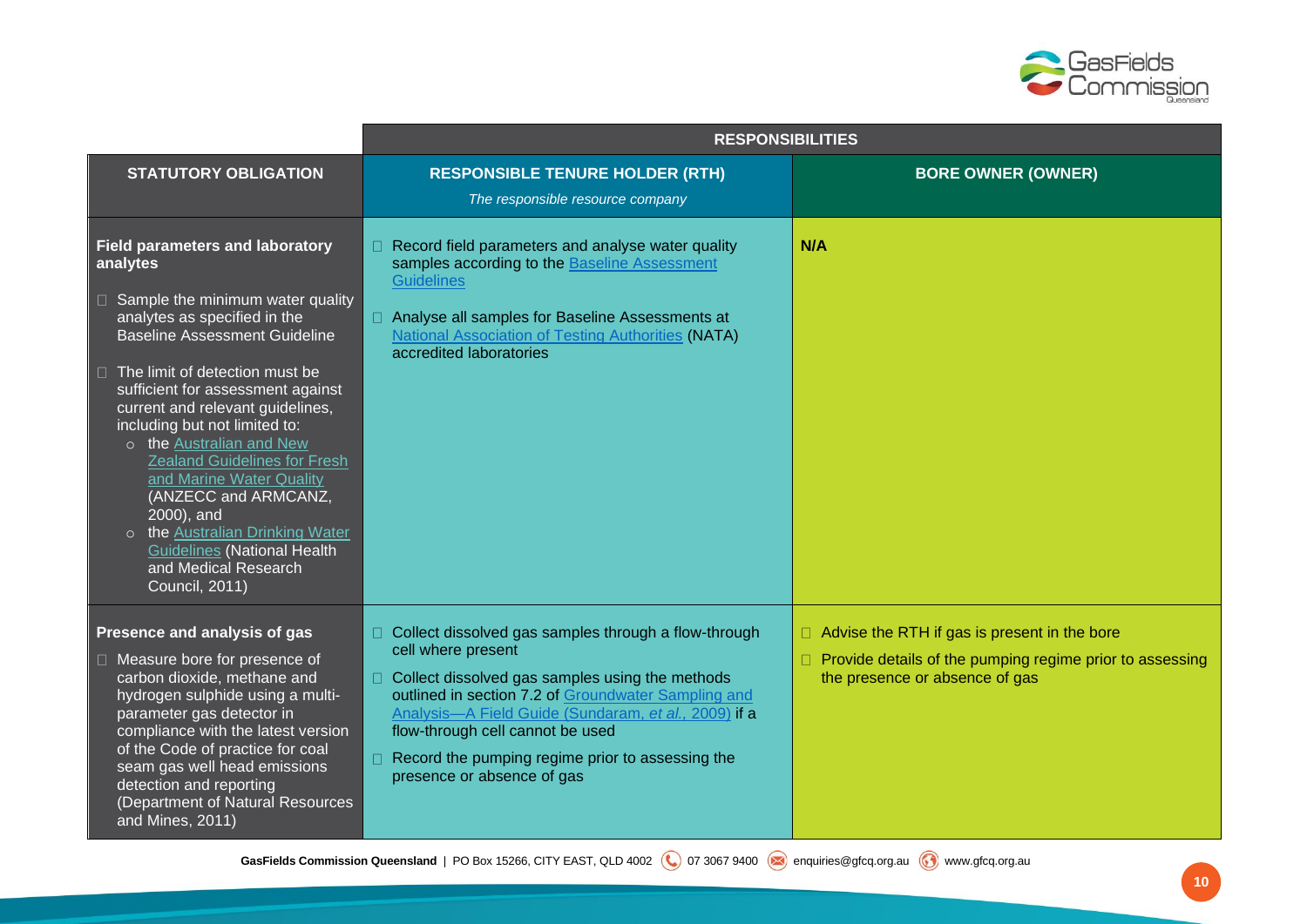

|                                                                                                                                                                                                                                                      | <b>RESPONSIBILITIES</b>                                                                                                                                                                                                                                                                                                                                                                                                                                                                                                                  |                                                                                                        |
|------------------------------------------------------------------------------------------------------------------------------------------------------------------------------------------------------------------------------------------------------|------------------------------------------------------------------------------------------------------------------------------------------------------------------------------------------------------------------------------------------------------------------------------------------------------------------------------------------------------------------------------------------------------------------------------------------------------------------------------------------------------------------------------------------|--------------------------------------------------------------------------------------------------------|
| <b>STATUTORY OBLIGATION</b>                                                                                                                                                                                                                          | <b>RESPONSIBLE TENURE HOLDER (RTH)</b>                                                                                                                                                                                                                                                                                                                                                                                                                                                                                                   | <b>BORE OWNER (OWNER)</b>                                                                              |
|                                                                                                                                                                                                                                                      | The responsible resource company                                                                                                                                                                                                                                                                                                                                                                                                                                                                                                         |                                                                                                        |
| Sample identification, preservation<br>and transportation<br>$\Box$ Ensure that sample identification,<br>preservation and transport<br>adheres to best practice industry<br>standards                                                               | Water quality samples must have a unique identification<br>number that can be cross-referenced to the monitoring<br>location and time of sampling<br>Document sample preservation measures to comply with<br>$\Box$<br>the laboratories requirements and relevant standards<br>(e.g. AS/NZS 5667.1:1998)<br>$\Box$ Maintain sample integrity - use chain of custody<br>procedures and documentation in accordance with<br>section 3.7 of the Monitoring and Sampling Manual 2018<br>- Environmental Protection (Water) Policy 2009 (DES) | N/A                                                                                                    |
| <b>Rescheduling of water sampling</b><br>$\Box$ Should sampling of the water from<br>the water bore not be feasible at<br>the time of the initial field visit, the<br>Owner and RTH may choose to<br>agree on another time for<br>obtaining a sample | $\Box$ If water sampling needs to be rescheduled, agree on a<br>timeframe with the Owner and record the details<br>$\Box$ The rescheduled timeframe should be within the<br>timetabled date in the relevant approved BAP or if not<br>possible, the BAP should be amended to account for the<br>new agreed timeframe<br>If the Owner chooses not to reschedule a time for water<br>quality sampling, record this within the results of the<br><b>Baseline Assessment</b>                                                                 | If water sampling needs to be rescheduled, agree on a<br>timeframe with the RTH and record the details |
| <b>G.</b> Assessment field officer details                                                                                                                                                                                                           |                                                                                                                                                                                                                                                                                                                                                                                                                                                                                                                                          |                                                                                                        |
| $\Box$ Record the person responsible for<br>conducting the Baseline<br>Assessment                                                                                                                                                                    | □ Record details of the person responsible for conducting<br>the Baseline Assessment                                                                                                                                                                                                                                                                                                                                                                                                                                                     | N/A                                                                                                    |

**11**